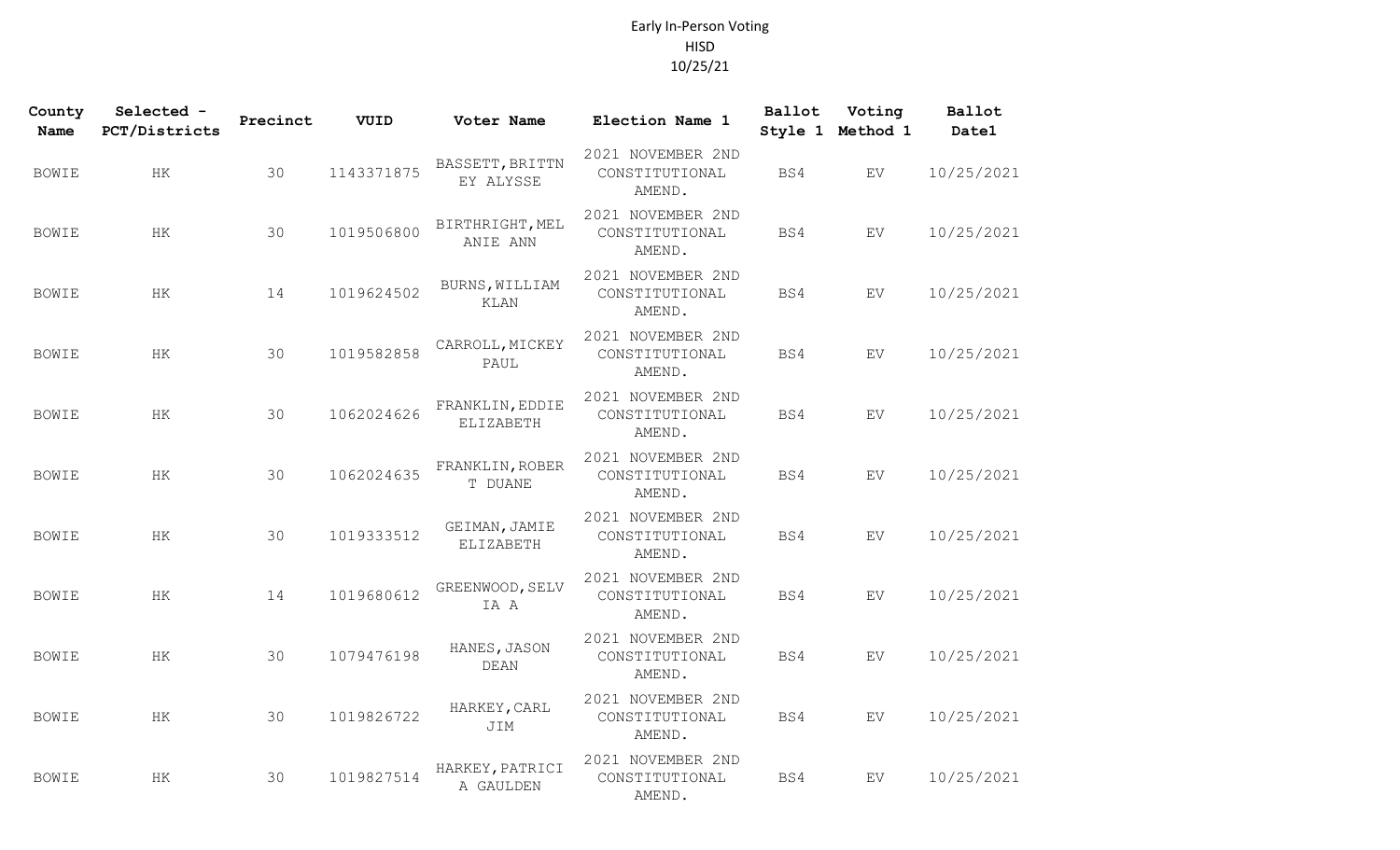## Early In-Person Voting HISD 10/25/21

| <b>BOWIE</b> | HK        | 30 |            | 1027320359 HILL, AMY MARIE          | 2021 NOVEMBER 2ND<br>CONSTITUTIONAL<br>AMEND. | BS4 | EV         | 10/25/2021 |
|--------------|-----------|----|------------|-------------------------------------|-----------------------------------------------|-----|------------|------------|
| <b>BOWIE</b> | $\rm{HK}$ | 30 | 1040492795 | HILL, TIMOTHY<br><b>ELAM</b>        | 2021 NOVEMBER 2ND<br>CONSTITUTIONAL<br>AMEND. | BS4 | EV         | 10/25/2021 |
| <b>BOWIE</b> | HK        | 14 | 1019407984 | HUBBARD, ROSALY<br>N A              | 2021 NOVEMBER 2ND<br>CONSTITUTIONAL<br>AMEND. | BS4 | EV         | 10/25/2021 |
| <b>BOWIE</b> | HК        | 30 | 1019435518 | HUMES, JUDIKAY<br>DAVIS             | 2021 NOVEMBER 2ND<br>CONSTITUTIONAL<br>AMEND. | BS4 | EV         | 10/25/2021 |
| <b>BOWIE</b> | ΗK        | 30 | 1019435525 | HUMES, RALPH<br>KNOX                | 2021 NOVEMBER 2ND<br>CONSTITUTIONAL<br>AMEND. | BS4 | EV         | 10/25/2021 |
| <b>BOWIE</b> | HK        | 30 | 1019401805 | JOHNSON, ANNIE<br>LAURA             | 2021 NOVEMBER 2ND<br>CONSTITUTIONAL<br>AMEND. | BS4 | EV         | 10/25/2021 |
| <b>BOWIE</b> | HK        | 30 | 1019351290 | JONES, CARA<br>WILLIAMS             | 2021 NOVEMBER 2ND<br>CONSTITUTIONAL<br>AMEND. | BS4 | EV         | 10/25/2021 |
| <b>BOWIE</b> | HK        | 30 | 1019386649 | JONES, JILL<br><b>JORDAN</b>        | 2021 NOVEMBER 2ND<br>CONSTITUTIONAL<br>AMEND. | BS4 | EV         | 10/25/2021 |
| <b>BOWIE</b> | HK        | 30 | 1019453432 | MCCALLIE, JOHN<br>WILEY             | 2021 NOVEMBER 2ND<br>CONSTITUTIONAL<br>AMEND. | BS4 | EV.        | 10/25/2021 |
| <b>BOWIE</b> | $\rm{HK}$ | 30 | 1019453445 | MCCALLIE, MELAN<br>IE LYNN          | 2021 NOVEMBER 2ND<br>CONSTITUTIONAL<br>AMEND. | BS4 | EV         | 10/25/2021 |
| <b>BOWIE</b> | $\rm{HK}$ | 30 | 1019559716 | ROBERDS<br>SCARBROUGH, JAN<br>E ANN | 2021 NOVEMBER 2ND<br>CONSTITUTIONAL<br>AMEND. | BS4 | ${\rm EV}$ | 10/25/2021 |
| <b>BOWIE</b> | ΗK        | 14 | 1146882735 | SOPER, KYLE<br>WALLACE              | 2021 NOVEMBER 2ND<br>CONSTITUTIONAL<br>AMEND. | BS4 | EV         | 10/25/2021 |